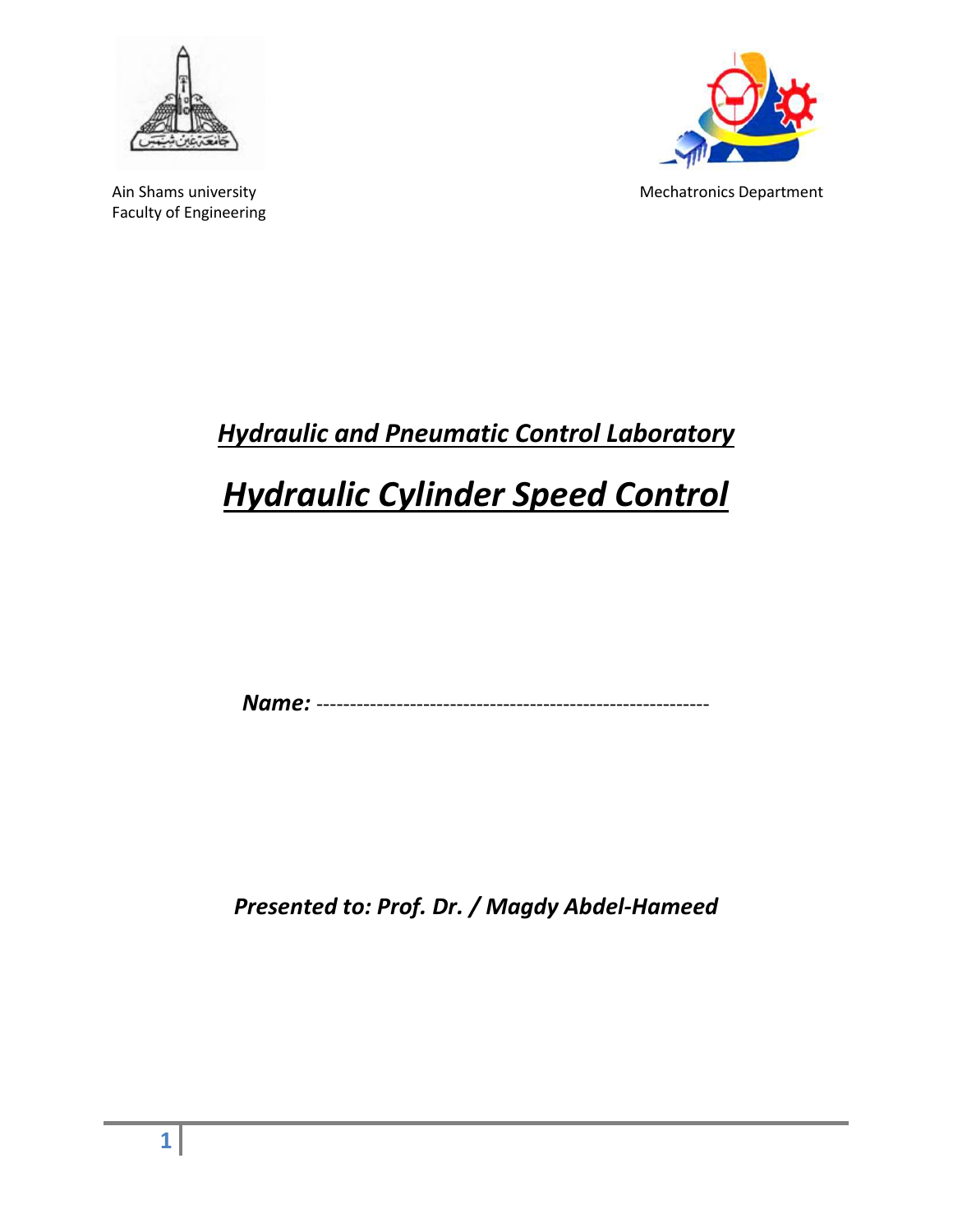



Ain Shams university and the matrix of the Mechatronics Department

## **1. Objective**

- To describe the operation of a flow control valve;
- To establish the relationship between flow rate and velocity;
- To operate meter-in, meter-out, and bypass flow control circuits.

# **2. Hydraulic Components used**

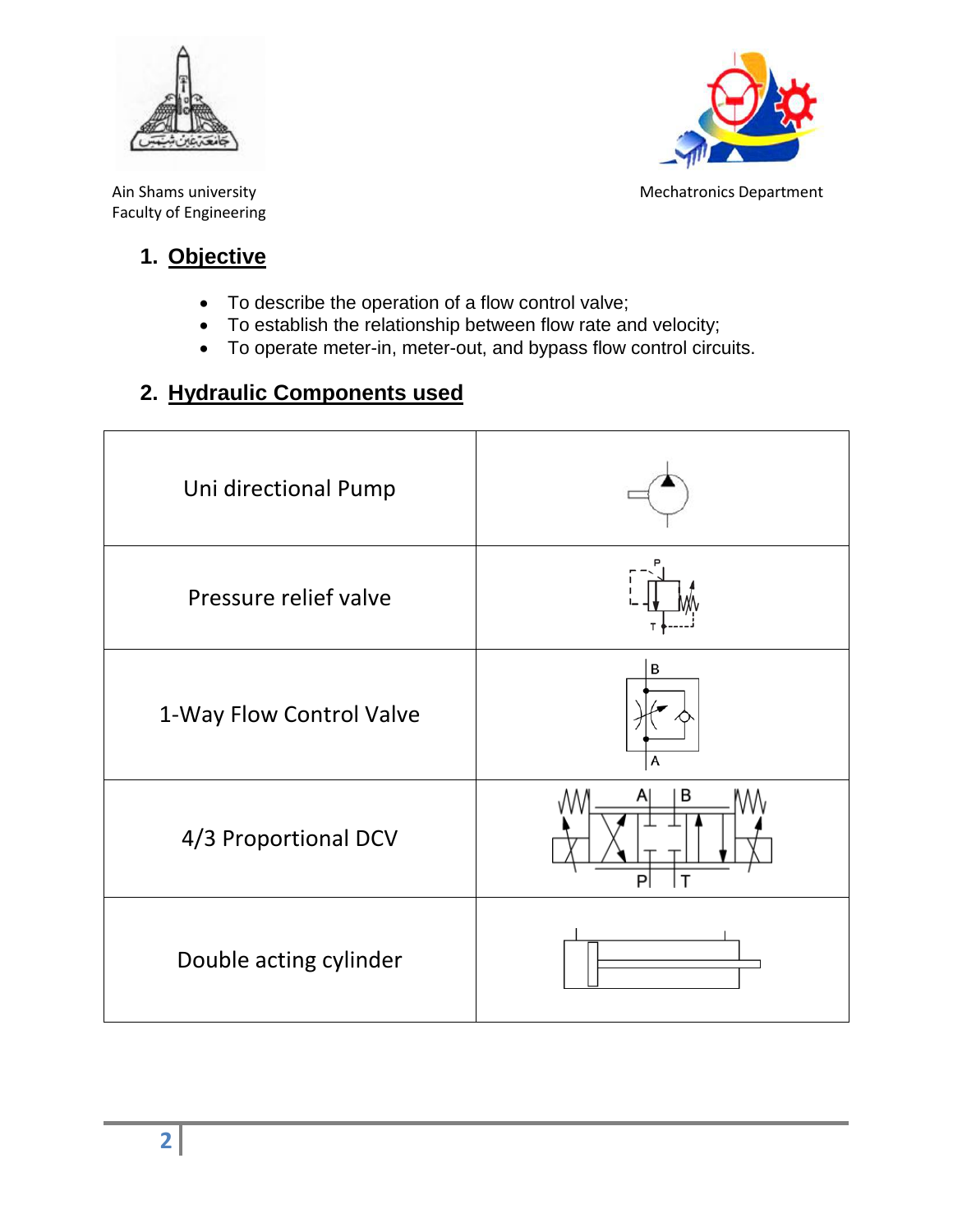



Ain Shams university Mechatronics Department

# **3. Description**

Flow rate is the volume of fluid passing a point in a given period of time. Flow rate is measured in liters per minute (I/min) in S.I. units.

Velocity is the average speed of a particle of fluid past a given point in hydraulics, velocity is often measured in centimeters per min (cm/min) in S.I. units In a hydraulic line, the rate of oil flow is equal to the oil velocity multiplied by the line cross-sectional area. In equation form:

Flow rate $_{(l/\min)} = Velocity_{(cm/min)} \times Area_{(cm^2)}$  $1000$ 

### **Flow rate and rod speed**

The speed at which a cylinder rod moves is determined by how fast the pump can fill the volume behind the cylinder piston. The more flow the cylinder receives, the more quickly the volume behind the piston will fill with oil and the faster the rod will extend or retract. The speed of a cylinder rod is calculated by dividing the oil flow rate (Q) by the piston area (Α) being acted upon. In equation form:

$$
Rod speed (V) = \frac{Flow Rate (Q)}{Piston Area (A)}
$$

### **Flow control valves**

Α flow control valve is an adjustable resistance to flow that operates very much like a faucet. By adjusting the resistance, or opening, of this valve, you can modify the rate of oil flow to a cylinder and, therefore, the speed of its piston rod. Since the Flow Control Valve increases the circuit resistance, the pump must apply a higher pressure to overcome this resistance. This may open the relief valve partially, causing some part of the pumped on to return to the reservoir through the relief valve, and less on to go to the flow control valve and cylinder.

### **Flow control circuits**

There are three ways to meter the oil flow in order to control the speed of a cylinder, which are: meter-in, meter-out, and bypass.

With the meter-in method, the flow control valve is connected in series between the pump and the cylinder, as Figure 1(a) shows. It restricts the working oil flow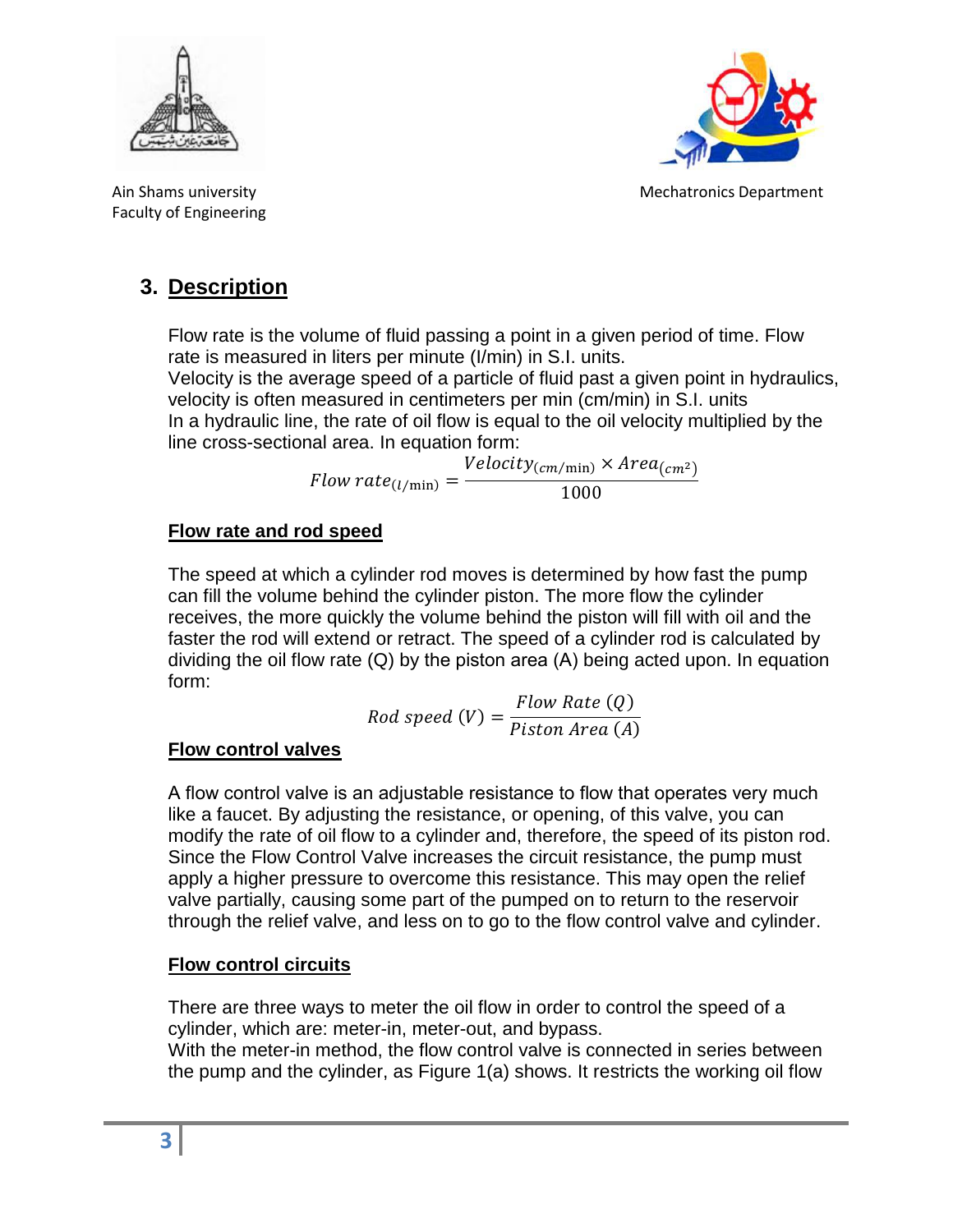



Ain Shams university Mechatronics Department

to the cylinder. The extra flow delivered by the pump is drained back to the reservoir through the relief valve.



**Figure 1: Basic flow control circuits.**

This method is useful to control cylinders having a load that resists to the pump delivery, as cylinders raising a load.

With the meter-out method, the flow control valve is connected in series between the cylinder and the reservoir, as Figure 1 (b) shows. It restricts the flow away from the cylinder. The extra flow delivered by the pump is drained back to the reservoir through the relief valve. This method is useful to slow down cylinders having a load that tends to run away, as cylinders lowering a load. With the bypass method, the flow control valve is connected between the pump and the reservoir, as Figure 1 (c) shows. The extra flow is diverted directly to the reservoir through the flow control valve. This method is more energy efficient than the meter-in and meter-out methods because the extra flow returns to the reservoir at the load pressure rather than at the relief valve pressure. However, this method is less accurate because it does not provide direct control of the working flow to the cylinder.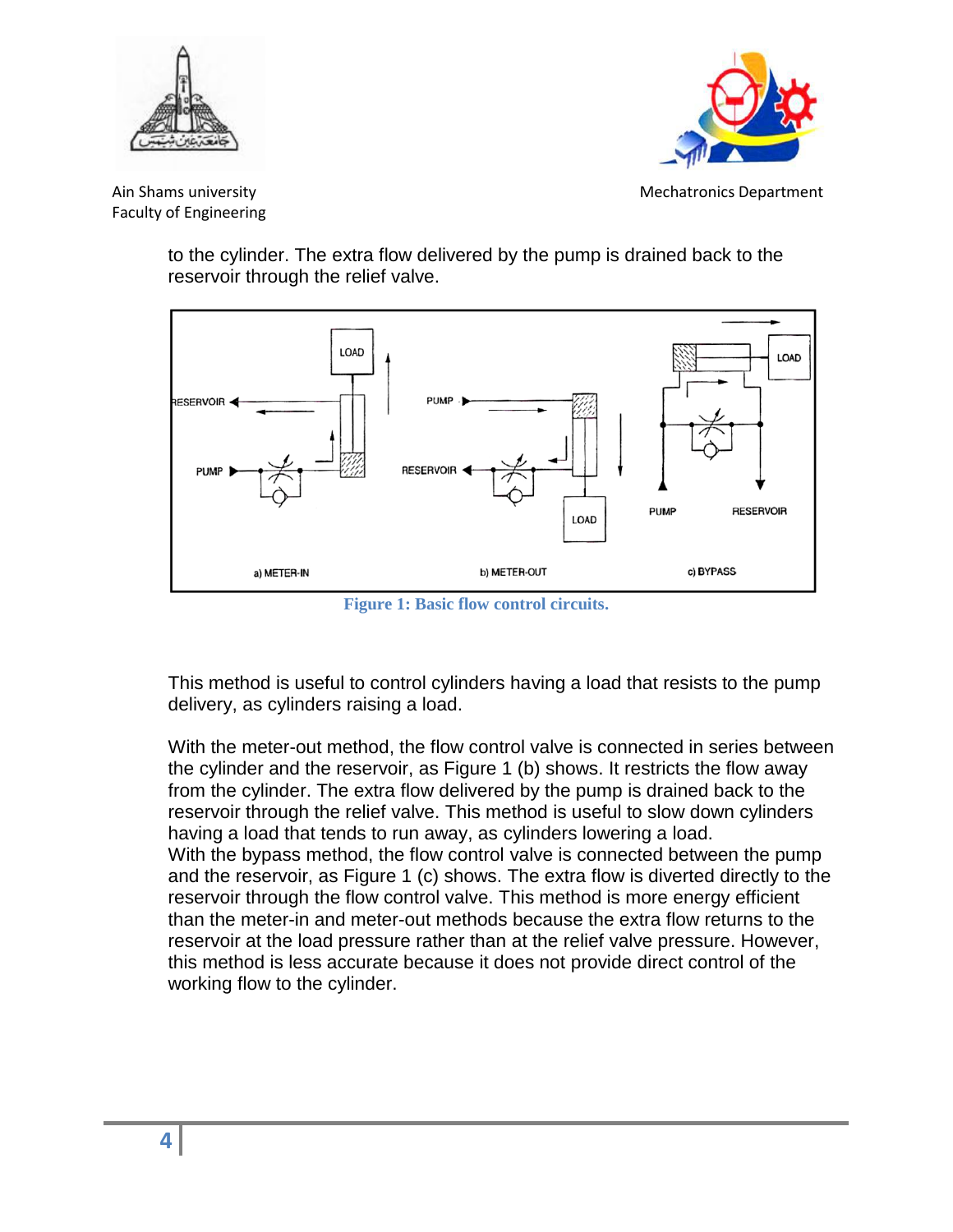



Ain Shams university **Mechatronics** Department Faculty of Engineering

# **4. Design of hydraulic circuit**

### **Meter In configuration**

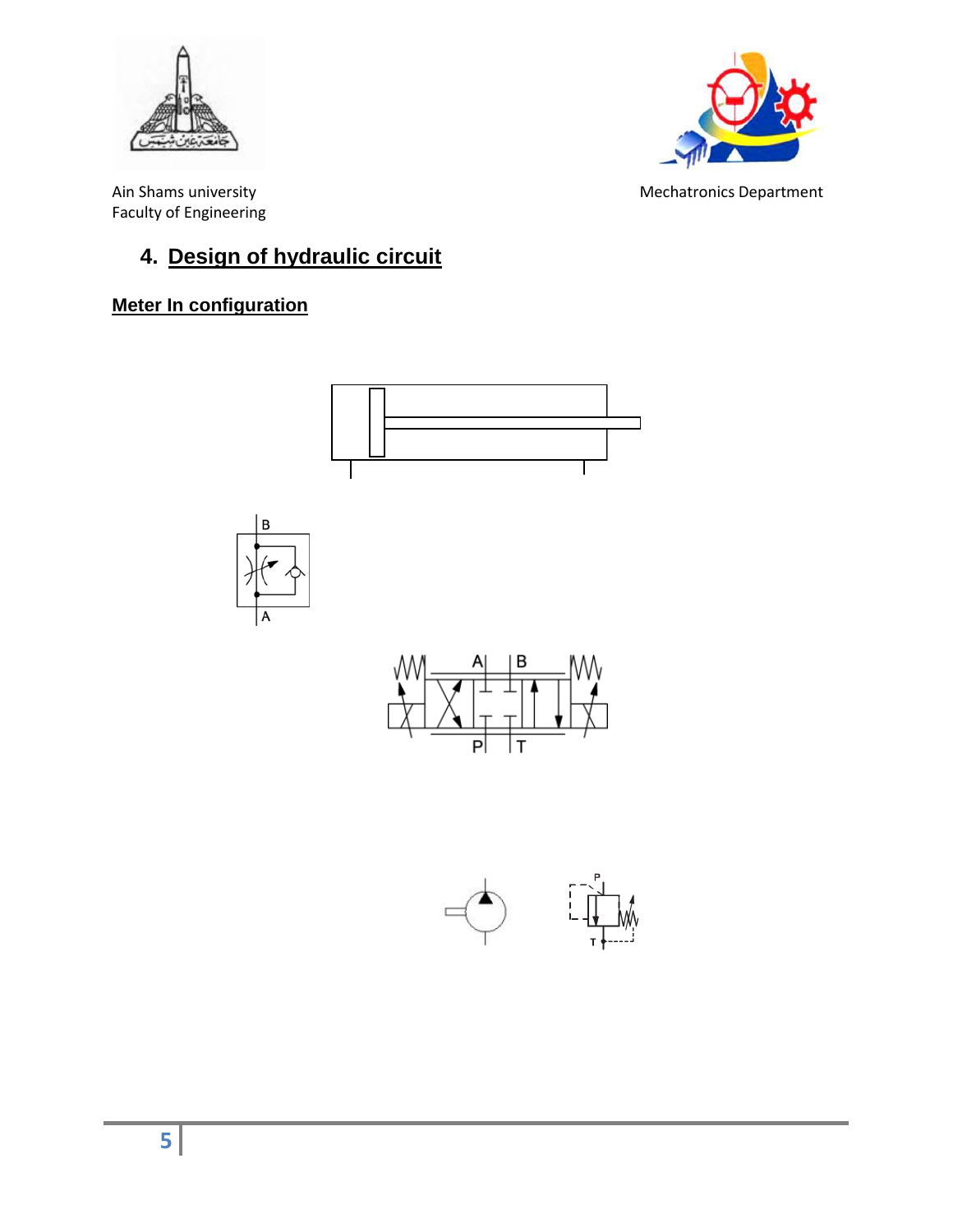



#### Ain Shams university **Mechatronics** Department

#### **Meter Out configuration**









### **Bypass configuration**



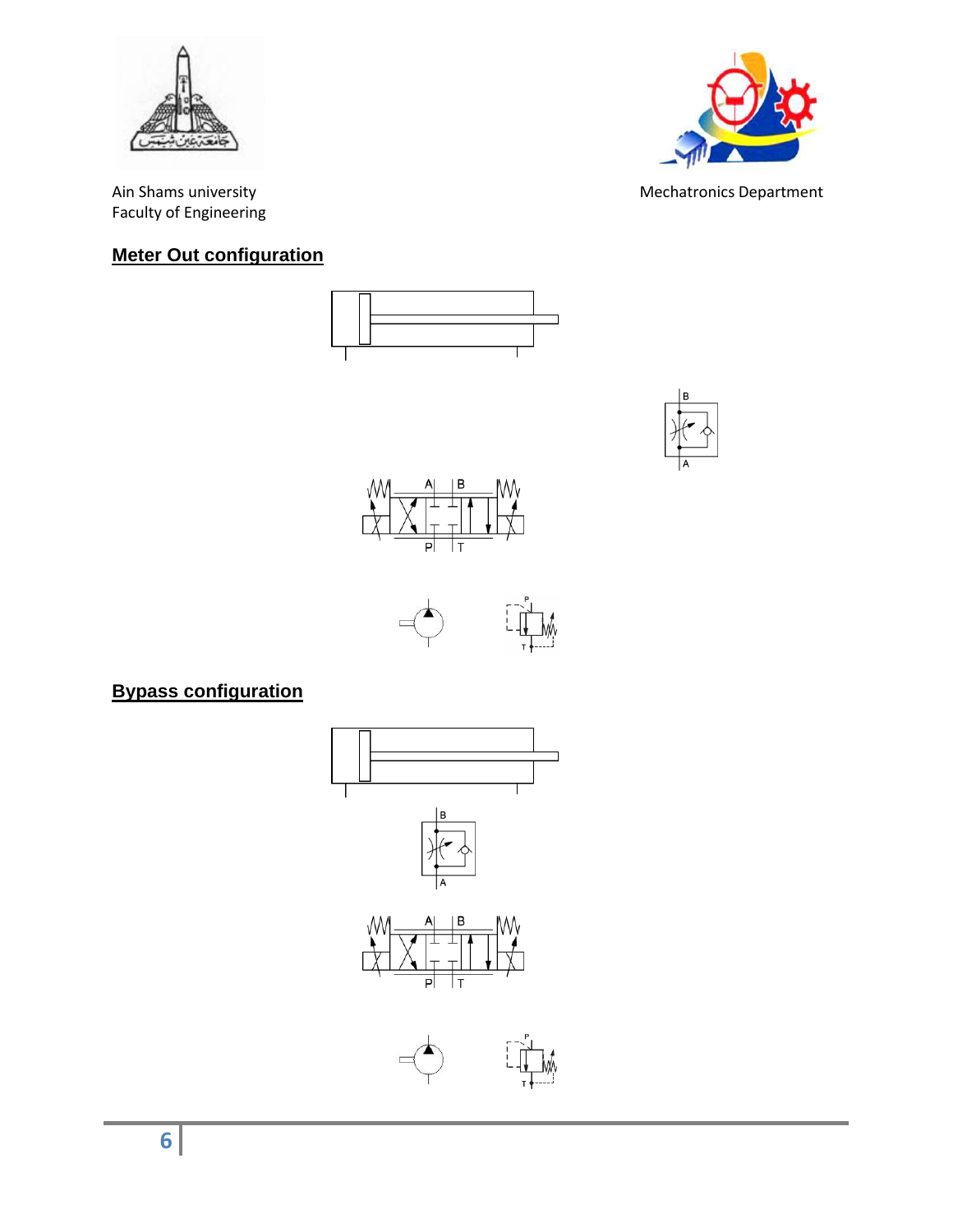



Ain Shams university Mechatronics Department

# **5. Procedure steps**

- a. Connect the hydraulic components for the meter-in configuration.
- b. Draw and connect the electrical wiring.
- c. Open the flow control valve to allow for full flow
- d. Record the Extension time of the cylinder.
- e. Adjust the flow control valve to change the extension time for the cylinder to 5s.
- f. Record the setting of the flow control valve.
- g. Connect the hydraulic components for the meter-out configuration.
- h. Repeat steps (c->f)
- i. Connect the hydraulic components for the Bypass configuration.

|                                                   | Meter-In | Meter-Out | <b>Bypass</b> |
|---------------------------------------------------|----------|-----------|---------------|
| <b>Fastest Extension</b><br>Time (sec)            |          |           |               |
| Valve setting for 5s<br>extension time<br>(Turns) |          |           |               |

## **4. Discussion**

1. Are the fastest extensions times in the three cases equal? Why?

…………………………………………………………………………………………… …………………………………………………………………………………………… …………………………………………………………………………………………… …………………………………………………………………………………………… …………………………………………………………………………………………… ……………………………………………………………………………………………